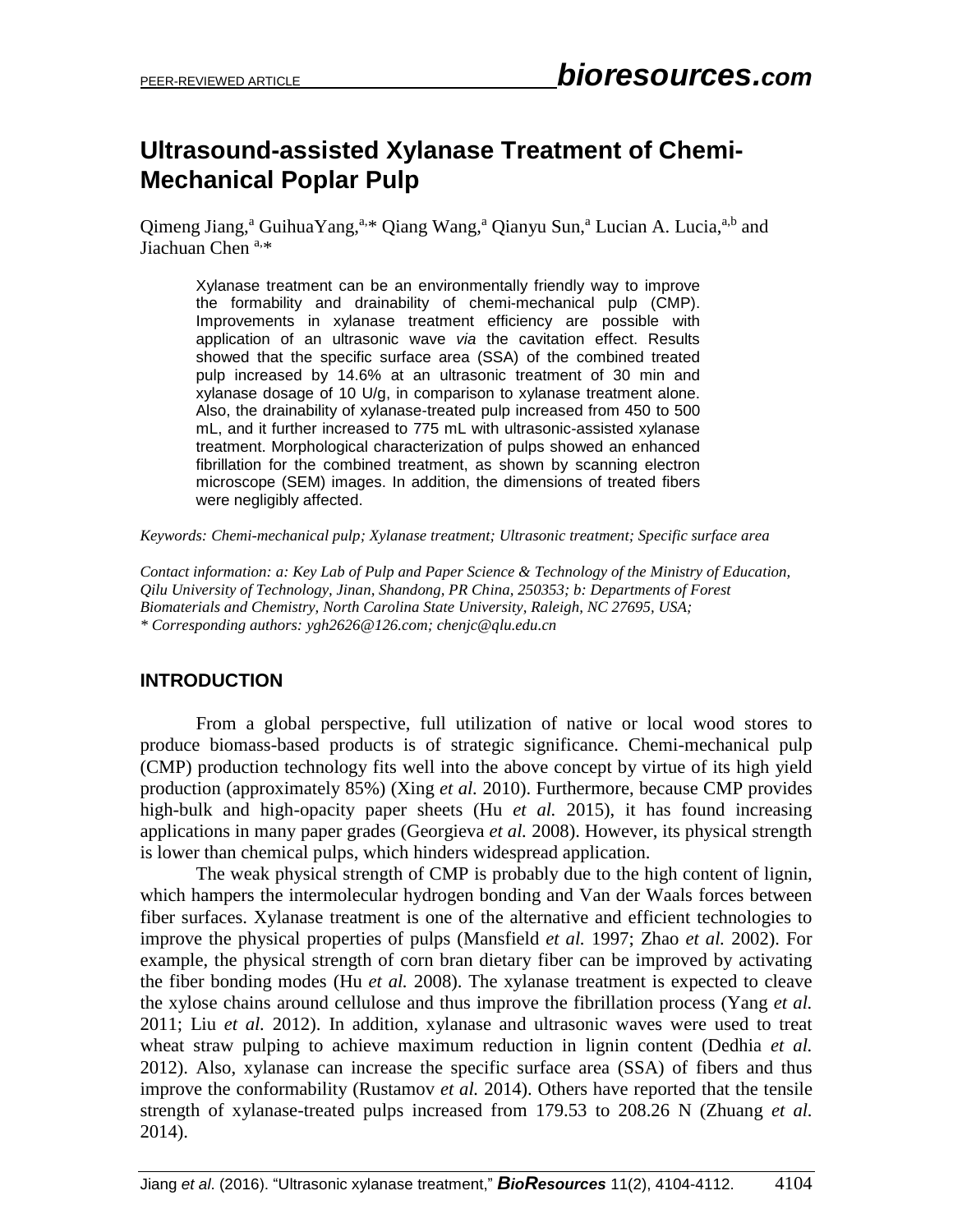Ultrasonic wave treatment may be a favorable approach to further enhance the enzymatic modification *via* the cavitation effect (Pu *et al.* 2010; Zhao *et al.* 2013; Subhedar and Gogate 2014). It is a purely physical method enabling microjets and shockwaves to impinge on the fiber surface, causing changes in surface morphology (Li *et al.* 2014; Renouard *et al*. 2014). These changes not only increase the xylanase accessibility onto fibers, but also accelerate fibrillation. Ultrasonic wave treatment has been applied in waste paper recycling to produce recycled cellulose fibers (Xing *et al.* 2010; Guo *et al.* 2015). Also, the ultrasonic wave technique has been used to improve the sheet density, tensile strength, and brightness properties of recycled pulp fibers (Daisuke *et al.* 2000). The potential of high-power ultrasound to smooth paper surfaces in a volume-preserving way was studied (Ehrlich and Grossmann 2013). In other work, ultrasound treatment was able to provide similar results than kneading but at higher specific energy consumption (Wanske and Grossmann 2011).

Ultrasonic wave-amplified xylanase treatments of CMP pulp have not yet been reported. The objective of this study was therefore to investigate the effect of ultrasonicassisted xylanase treatment of CMP pulp. The specific surface area (SSA) and drainability of pulps were evaluated in addition to fiber surface morphology and fiber quality.

#### **EXPERIMENTAL**

#### **Materials**

CMP pulp was supplied by Shandong Sun Paper Industry Joint Stock Co., Ltd. located in eastern China. The chemical composition (based on mass) of the CMP was as follows: cellulose 53.3% according to TAPPI T429 cm-84 (1984), hemicellulose 22.5% according to TAPPI T223 cm-84 (1984), acid-insoluble lignin 14.4% according to TAPPI T222 om-88 (1988), and ash 0.7% according to TAPPI T211 om-93 (1993).

Xylanase was purchased from Novozymes Biotechnology Co. Ltd., China.

#### **Experimental Procedure**

Xylanase treatments were performed according to previous reports (Yang *et al.* 2011) as follows: 40  $\degree$ C, 30 min, pH 7 to 8, and pulp consistency 3%. The xylanase dosages were 10, 20, 30, 40, and 50 U/g (enzymatic activity unit) (based on oven-dried pulp). A temperature-controlled water bath (HH-8, Changzhou Guohua Electric Co. Ltd., China) was used.

Ultrasonic-assisted xylanase treatment was carried out in a sonicator (JY98-DN, Ningbo Scientz Biotechnology Co. Ltd., China) at 120 W in the time range of zero to 40 min. The pulp consistency was set at 3%, whereas other conditions were kept the same as in the xylanase treatment process.

Once the reaction was completed, the pulp was boiled for 5 min to inactivate the enzyme, followed by washing and drying.

#### **Specific Surface Area Analysis**

The specific surface area (SSA) of the pulp was determined by nitrogen absorption experiments using a surface area and porosimetry analyzer (v-sorb2800p, Beijing Jin Aipu Technology Co., Ltd.) in liquid nitrogen temperature. Before testing, the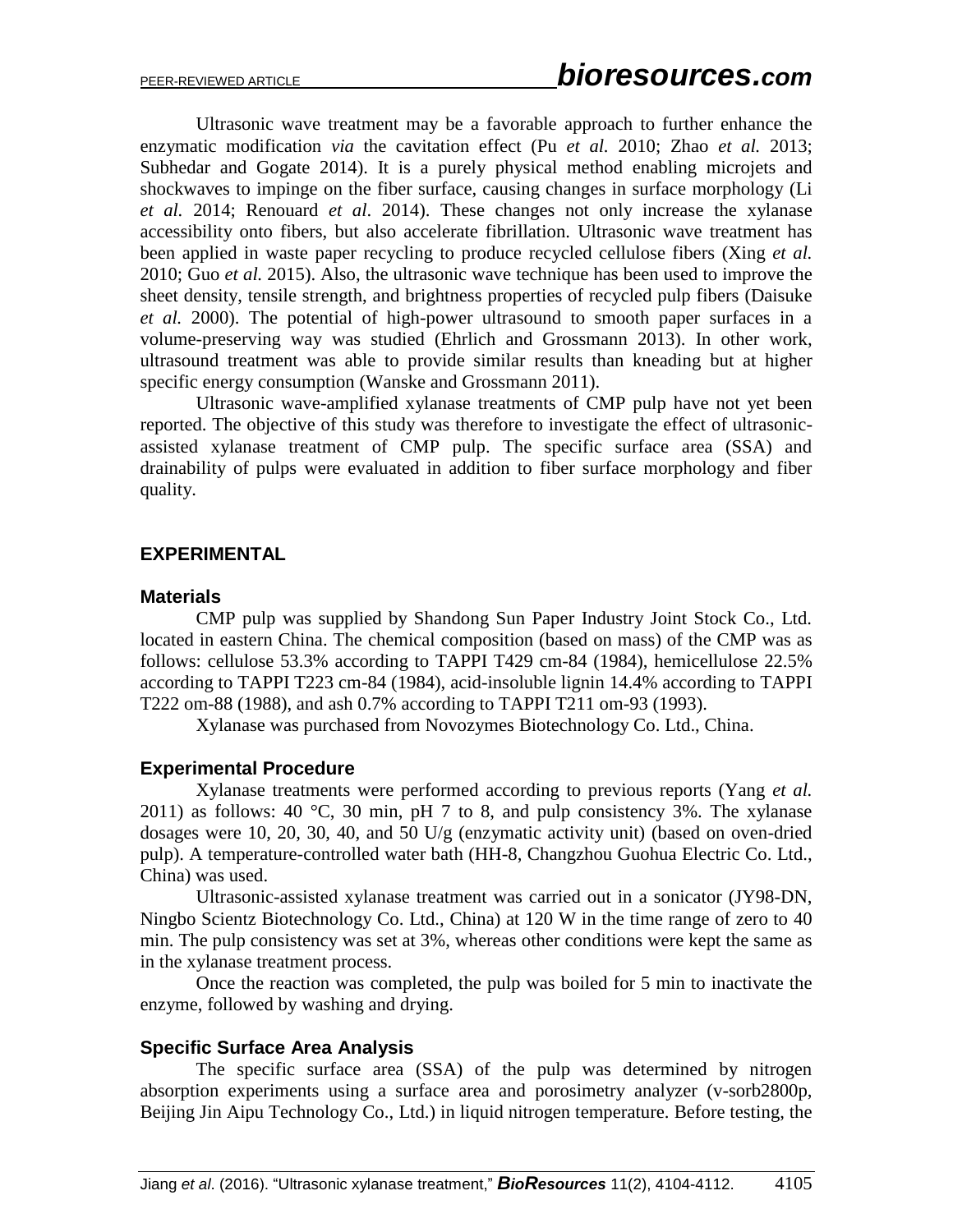sample was dried in an oven (105  $\degree$ C, 4 h) to remove the absorbed moisture and then placed in the analyzer for 3 h for testing.

## **Canadian Standard Freeness**

Canadian standard freeness (CSF), indicating the drainability of pulp, was carried out in a Canadian standard freeness tester (33-23-00, Holland TMI Group) according to TAPPI T 227 (1984).

## **Surface Morphology**

An environmental scanning electron microscope (SEM) (QUANTA 200, Holland FEI Co., Ltd.) was used to observe the fiber surface morphology. All samples were coated with a thin layer of gold (SCD 005, Switzerland BAL-TEC Corporation) under an accelerating voltage of 15 kV.

#### **Fiber Quality**

The average length and width, and the amount of fines were measured by a Fiber Quality Analyzer (FQA, Optest equipment Inc., Canada) according to TAPPI T271 (1991).

## **RESULTS AND DISCUSSION**

#### **Effect of Treatment on the Specific Surface Area of Pulps**

The specific surface area (SSA) directly relates to the physical properties of pulps, *i.e.*, increasing SSA increases the fiber conformability (Mert *et al.* 2014; Rustamov *et al.* 2014). Figure 1 shows the SSA of pulps under different treatment conditions. As can be seen from Fig. 1(a), the SSA of pulps increased with increasing of xylanase dosage for both xylanase treated and ultrasonic-assisted xylanase treated samples. Furthermore, the ultrasonic-assisted xylanase-treated pulp showed a larger increment in SSA than its control counterparts under the same conditions. This phenomenon may be caused by the cavitation effect, which not only increases the fiber fibrillation through opening of additional external and internal surfaces, but also enhances xylanase adsorption onto the fiber.

Figure 1(b) shows the effect of ultrasonic time on the SSA values. For those samples without xylanase, the SSA of fibers increased with ultrasonic time treatment. Interestingly, the SSA increased more for ultrasonic-assisted xylanase treated samples, specifically beyond 20 min. All these results support the notion that the ultrasonicassisted process displays a synergistic effect. Xu *et al.* (2014) reported that the internal bond strength and adsorption of pulp fibers increased by 4.07% and 23.49% when using ultrasonic-wave treatments. Li *et al.* (2015) also reported that pulps having a high crystallinity (78.9%) and low average fiber length of 37 μm can be obtained from ultrasonic pretreatment when coupled with HCl-FeCl<sub>3</sub> as a catalyst.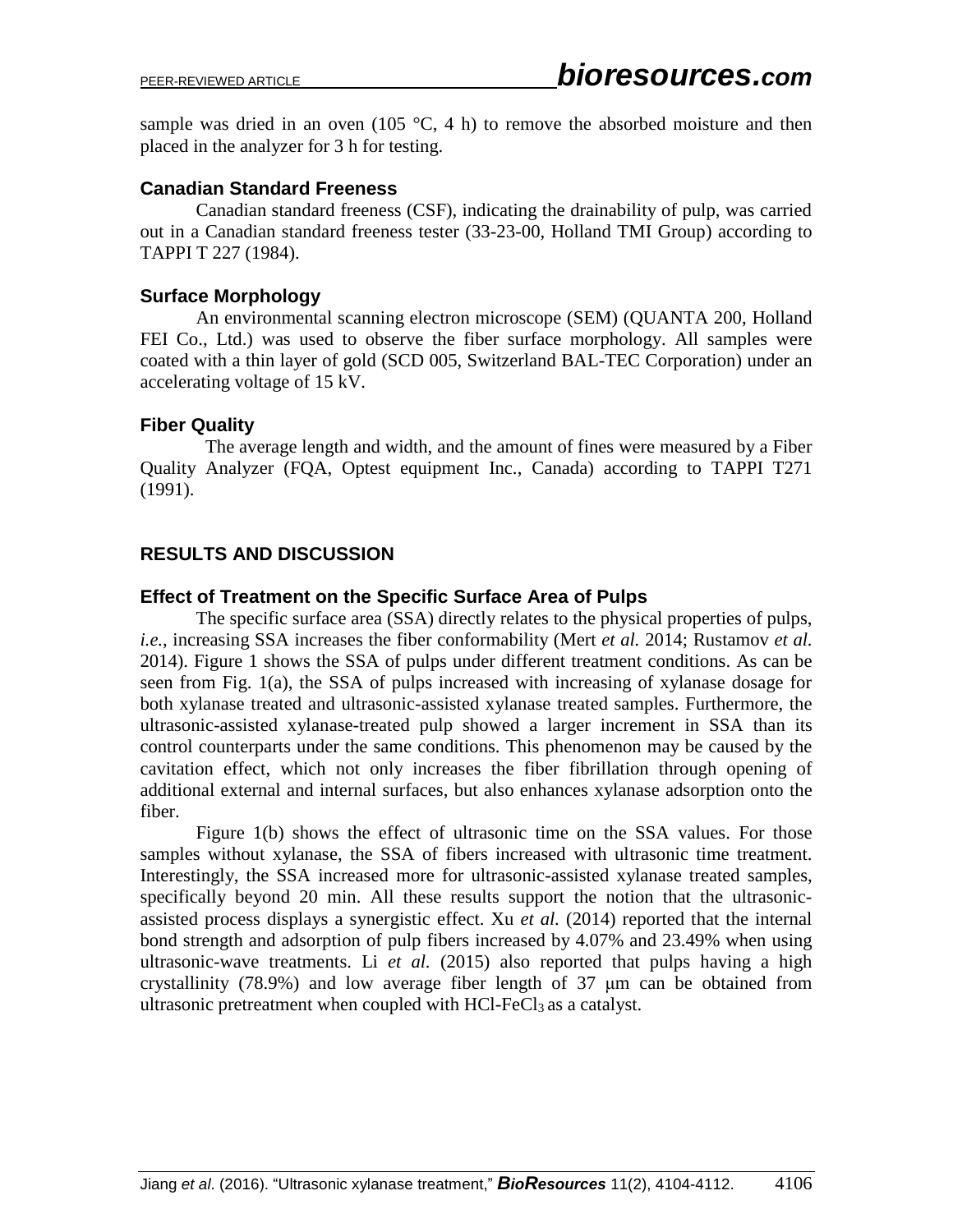

**Fig. 1.** Effect of xylanase dosage and ultrasonic treatment time on specific surface area of pulps: (a) xylanase treatment at 40 °C for 30 min, ultrasonic time 30 min; (b) xylanase dosage of 10 U/g, 30 min

#### **Effect of Treatment on the Canadian Standard Freeness**

Pulp drainability was obtained by the Canadian standard freeness (CSF) test. The effect of xylanase and ultrasonic-assisted xylanase treatment is presented in Fig. 2(a). The CSF of xylanase-treated pulp was 500 mL, which was an increase from 450 mL for the original untreated CMP. Furthermore, the CSF increased to 775 mL for the ultrasonicassisted xylanase treatment after 10 min. However the CSF became constant when the ultrasonic time was increased beyond 10 min. This can be explained by the removal of fines after xylanase digestion. Furthermore, the xylanase efficiency could be further improved by ultrasonic treatment through loosening of the compact structure of cell wall, thus enhancing the accessibility of enzyme onto fibers. Others have also reported improvement of drainability of pulps after xylanase treatment based on the average fiber length increase and fines percent decrease (Luo *et al.* 2012).

The comparison of xylanase and ultrasonic-assisted xylanase treatment on CSF is shown in Fig. 2(b). The CSF of pulps increased with increases in xylanase dosage in the range of 10 to 50 U/g for both xylanase and ultrasonic-assisted xylanase treatments. This verified the improvement in pulp drainability after xylanase treatment. Also, the CSF of ultrasonic-assisted xylanase treated pulps showed higher values than the untreated samples. It should be note that the pulp yield was kept above 97.5% for all runs.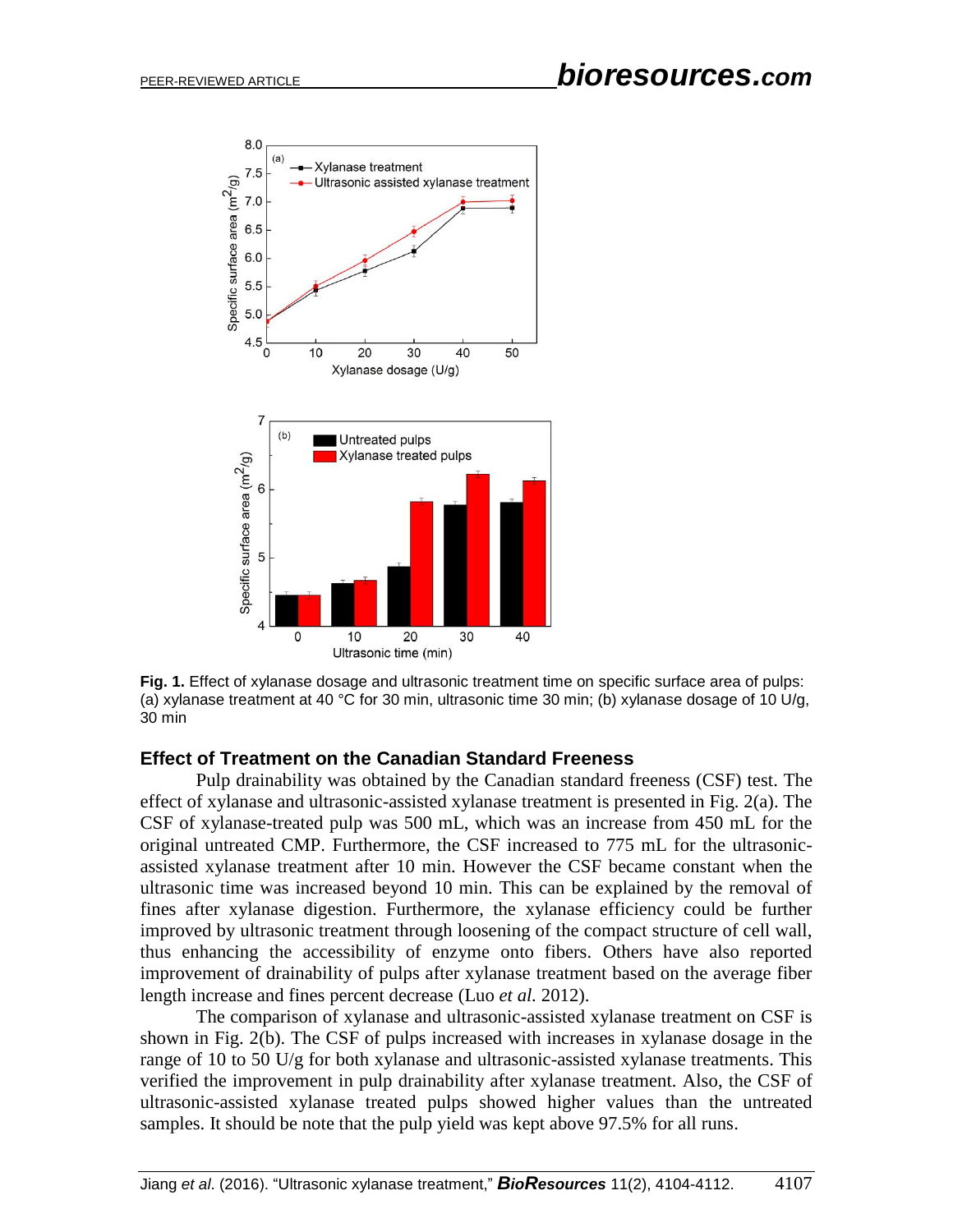

**Fig. 2.** Effect of ultrasonic treatment time and xylanase dosage on CSF: (a) xylanase treatment at 10 U/g and 40 °C; (b) 40 °C and 30 min

#### **Surface Morphology of Untreated and Treated Pulps**

Figure 3 shows SEM images of untreated and treated CMP pulps. In relation to the smooth and compact surface of untreated pulp (Fig.  $3(a)$ ), the xylanase-treated pulp (Fig. 3(b)) presents more pockets and asperities on the fiber surface, caused by the "etching" of xylanase. Furthermore, Fig. 3(c) shows ultrasonic-assisted xylanase treated pulp with stronger fibrillation. All of these results demonstrated that ultrasonication enhances xylanase treatment.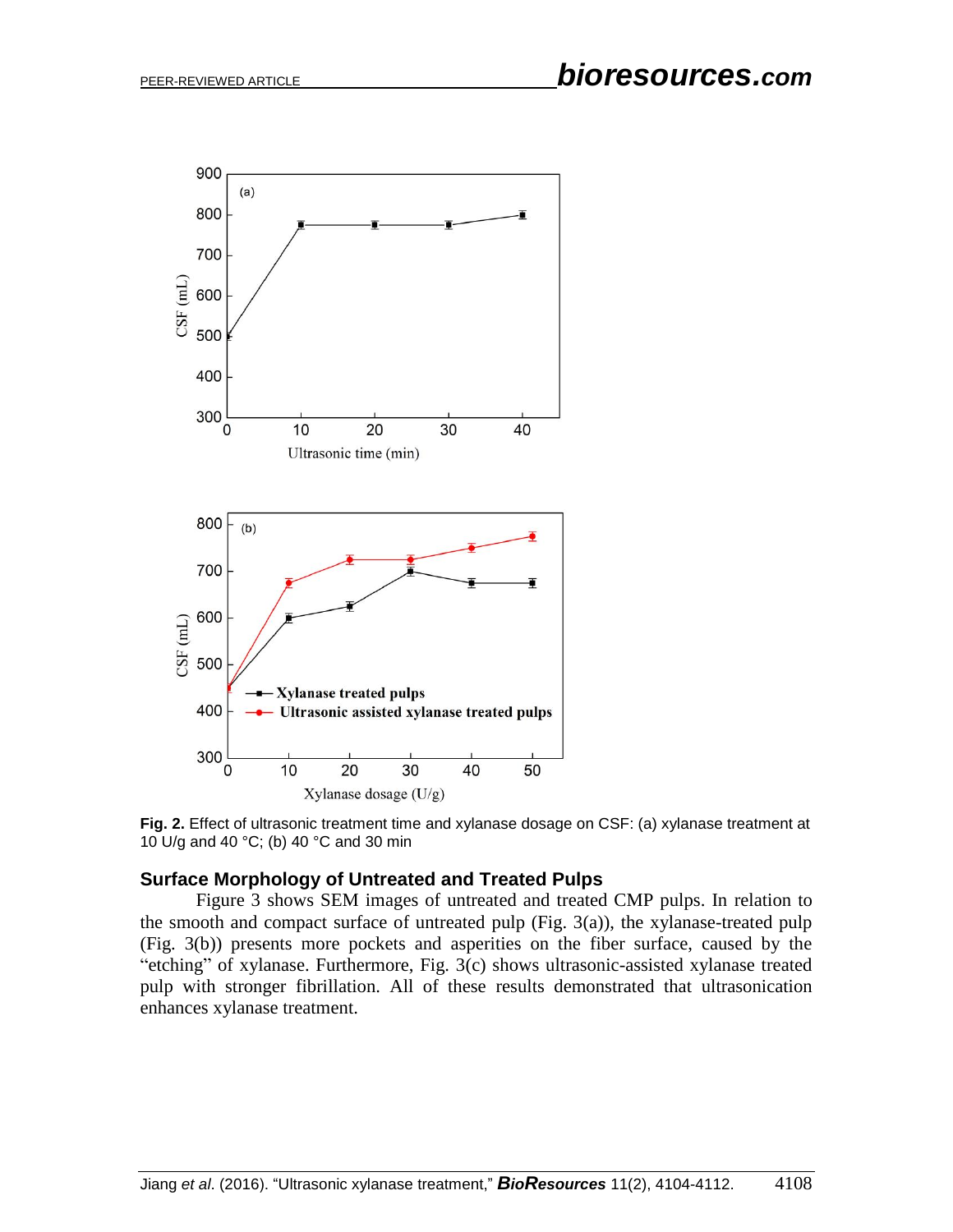

**Fig. 3.** SEM images of (a) untreated pulp, (b) pulp treated with xylanase at 10 U/g for 30 min, and (c) ultrasonic-assisted xylanase treated pulp at 30 min with xylanase dosage of 10 U/g for 30 min

## **Effect of Treatment on Fiber Quality**

The fiber quality of untreated and treated pulps is listed in Table 1. Dimensions including fiber length and width were constant for all three kinds of pulp, which suggests that a gentle xylose chain cleavage for both xylanase and ultrasonic-assisted xylanase treatments. However, the fines content decreased gradually for xylanase and ultrasonicassisted xylanase treated pulps, which may be explained by xylanase digestion of the fines, which may be amplified by ultrasonication. In other studies, fines content decreased from 27.21% to 23.64% when studying xylanase pretreatments for wood pulp (Lei *et al.* 2008).

|  | Table 1. Effect of Xylanase Treatment on Fiber Quality |
|--|--------------------------------------------------------|
|--|--------------------------------------------------------|

|                 | Untreated pulp | Xylanase-treated pulp <sup>1</sup> | Ultrasonic-assisted xylanase- |
|-----------------|----------------|------------------------------------|-------------------------------|
|                 |                |                                    | treated $pulp2$               |
| Length (mm)     | 0.550          | 0.574                              | 0.567                         |
| Width $(\mu m)$ | 21.2           | 21.3                               | 20.9                          |
| Fines $(\%)$    | 18.26          | 16.54                              | 12.18                         |

Note: 1Xylanase dosage of 10 U/g, <sup>2</sup>ultrasonic time of 30 min and xylanase dosage of 10 U/g

## **CONCLUSIONS**

- 1. Ultrasonication enhanced xylanase treatment to improve chemi-mechanical poplar pulp properties.
- 2. The specific surface area (SSA) was increased by 14.6% for ultrasonic-assisted xylanase treatment over 30 min and xylanase dosage of 10 U/g from xylanase treatment alone. The drainability also was increased from 500 mL to 775 mL.
- 3. Ultrasonic-assisted xylanase treatment enhanced the fibrillation of fibers, as determined by SEM. The fiber length and width were negligibly affected; however, the fines content decreased during ultrasonic-assisted xylanase treatment.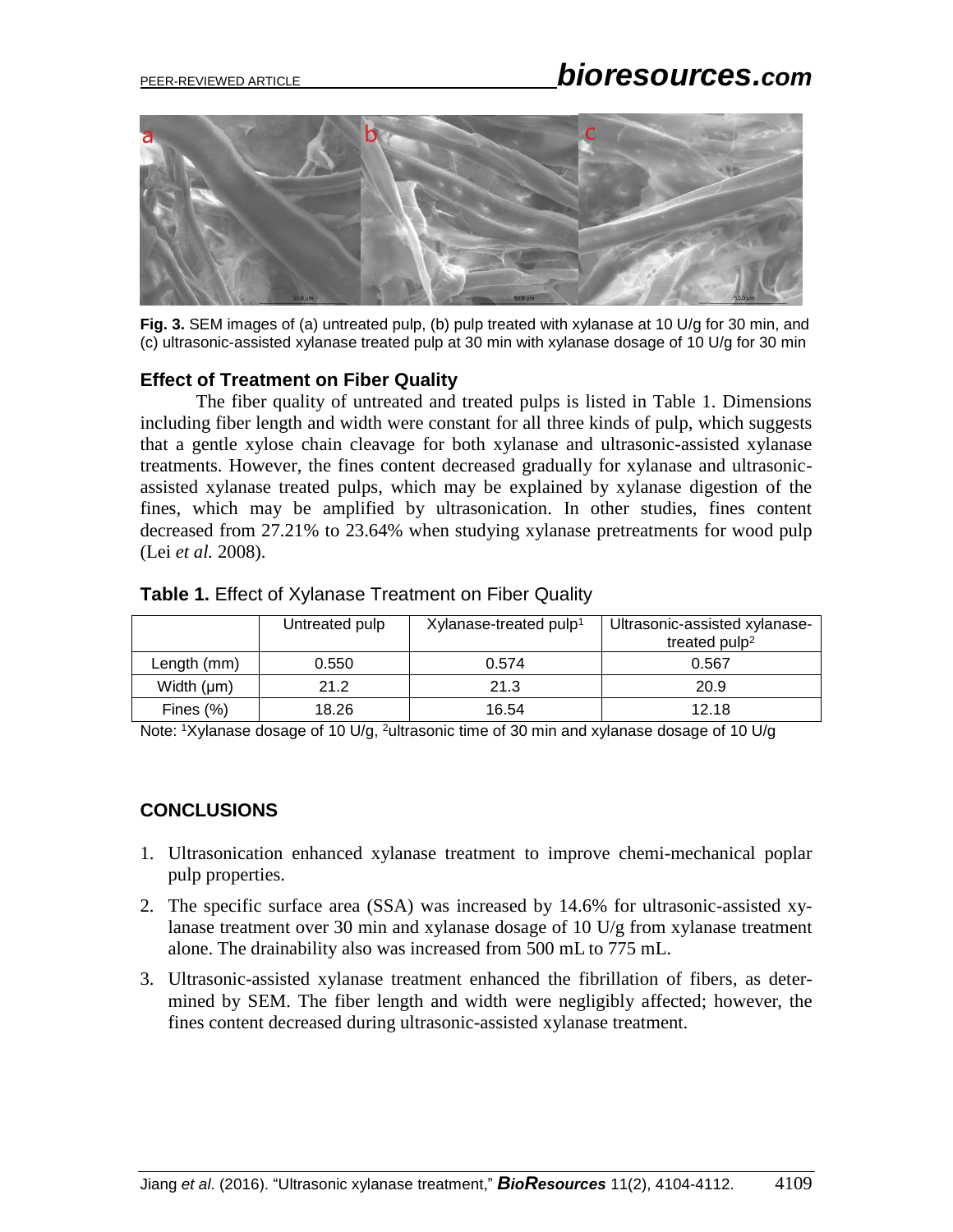## **ACKNOWLEDGMENTS**

The authors are grateful for the financial support afforded by the National Natural Science Foundation of China (Grant No. 31270626, 31270627, and 31470602), Major Science and Technology Projects of Shandong Province (No. 2014ZZCX09101 and 2015ZDZX09002), and Special Funds for Taishan Scholars.

## **REFERENCES CITED**

- Daisuke, T., Takashi, H., Shinya, K., and Takayoshi, M. (2000). "Ultrasonic treatment to improve the quality of recycle pulp fiber," *Japan Wood Research Society* 46(5), 405- 409. DOI: 10.1007/BF00776405
- Dedhia, B. S., Csoka, L., and Rathod, V. K. (2012). "Xylanase and ultrasound assisted pulping of wheat straw," *Applied Biochemistry and Biotechnology* 168(4), 731-741. DOI: 10.1007/s12010-012-9813-6
- Ehrlich, P., and Grossmann, H. (2013). "Deinkability: Ultrasound-assisted deinking of cross-linked inks," *Internatianal Papierwirts*. 2013(2), 47-51.
- Georgieva, N., Spiridonova, R. B., Petkova, E., and Yotova, L. (2008). "Application of improved chemical-mechanical pulp from poplar wood in the packing paper composition," *Holz Als Roh-Und Werkstoff* 66(1), 75-76. DOI: 10.1007/s00107-007- 0196-2
- Guo, X. Y., Jiang, Z. G., Li, H. X., and Li, W. T. (2015). "Production of recycled cellulose fibers from waste paper via ultrasonic wave progress," *Applied Polymer* 132(19), 1-9. DOI: 10.1002/app.41962
- Hu, Y. B., Wang, Z., and Xu, S. Y. (2008). "Treatment of corn bran dietary fiber with xylanase increases its ability to bind salts, in vitro," *Food Chemical* 106(1),113-121. DOI: 10.1016/j.foodchem.2007.05.054
- Hu, G. C., Fu, S. Y., Liu, H., and Lucia, L. A. (2015). "Adsorption of cationized eucalyptus heteropolysaccharides onto chemical and mechanical pulp fibers," *Carbohydrate Polymers* 123, 324-330. DOI: 10.1016/j.carbpol.2015.01.057
- Lei, X. C., Lin, L., and Li, K. C. (2008). "Effect of xylanase pretreatment of wood chips on fiber separation in the CTMP refining process," *BioResources* 3(3), 801-815. DOI: 10.15376/biores.3.3.801-815
- Luo, Q., Li, X. P., Liu, Y., and Liu, J. H. (2012). "Effects of enzymatic modification of masson pine mechanical pulp on fiber morphology and pulp properties," *Applied Mechanics and Materials* 117-119, 1593-1596. DOI: 10.4028/www.scientific.net/AMM.117-119.1593
- Li, P. L., Guo, Y., and Zhang, B. B. (2014). "The effects of ultrasonic wave on the properties of flax fiber treated in alkali," *Advanced Materials Research* 1037, 11-15.
- Li, J. B., Zhang, X. R., Zhang, M. Y., Xiu, H. J., and He, H. (2015). "Ultrasonic enhance acid hydrolysis selectivity of cellulose with HCl-FeCl<sub>3</sub> as catalyst," *Carbohydrate Polymers* 117,917-922. DOI: 10.1016/j.carbpol.2014.10.028
- Liu, L. F., Cheng, L. D., Huang, L. Q., and Yu, J. Y. (2012). "Enzymatic treatment of mechanochemical modified natural bamboo fibers," *Fibers and Polymers* 13(5), 600- 605. DOI: 10.1007/s12221-012-0600-3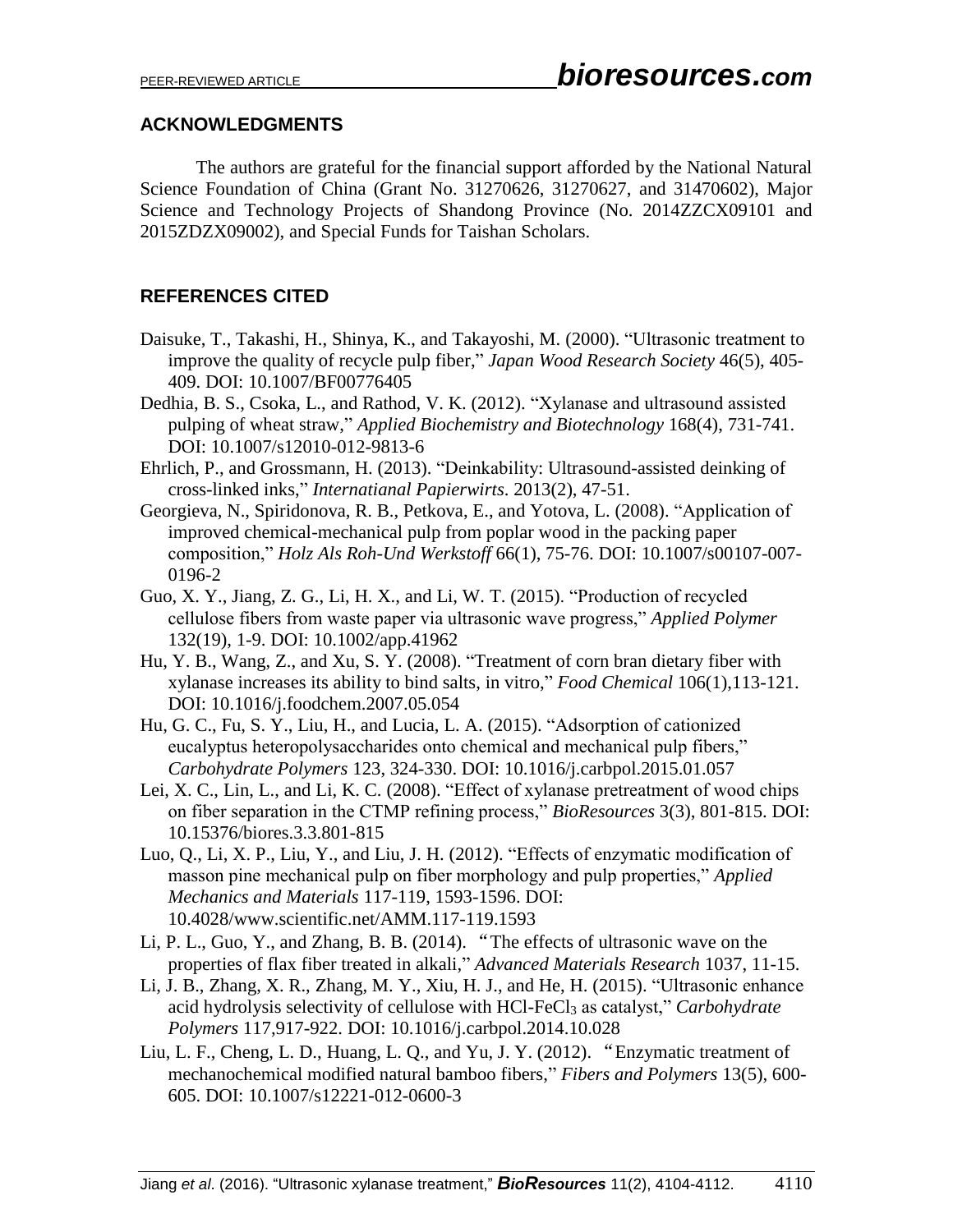- Mansfield, S. D., Jong, E. D., Stephens, R. S., and Saddler, J. N. (1997). "Physical characterization of enzymatically modified kraft pulp fibers," *Biotechnology* 57, 205- 216. DOI: 10.1016/S0168-1656(97)00100-4
- Mert, B., Tekin, A., and Demirkesen, I. (2014). "Production of microfluidized wheat bran fibers and evaluation as an ingredient in reduced flour bakery product," *Food Bioprocess Technology* 7, 2889-2901. DOI: 10.1007/s11947-014-1258-1
- Subhedar, P. B., and Gogate, P. R. (2014). "Enhancing the activity of cellulase enzyme using ultrasonic irradiations," *Journal of Molecular Catalysis B: Enzymatic* 101, 108- 114. DOI: 10.1016/j.molcatb.2014.01.002
- Pu, J. W., Lin, J. H., Zhao, Q., Zhou, S. K., Yao, S., and Xing, M. (2010). "The influence of ultrasonic treatment on the bleaching of CMP revealed by surface and chemical structural analyses," *BioResources* 5(3), 1353-1365.
- Rustamov, M. K., Gafurova, D. A., Karimov, M. M., Rustamova, N. M., Bekchonov, D. Zh., and Mukhamediev, M. G. (2014). "Application of ion-exchange materials with high specific surface area for solving environmental problems," *Russian Journal of Chemical* 84 (13), 2545-2551. DOI: 10.1134/S1070363214130106
- Renouard, S., Hano, C., Doussot, J., Blondeau, J. P., and Laine, E. (2014). "Characterization of ultrasonic impact on coir, flax and hemp fibers," *Materials Letters* 129, 137-141. DOI: 10.1016/j.matlet.201405.018
- TAPPI T211 om-93 (1993). "Ash in wood, pulp, paper and paperboard: Combustion at 525 °C," TAPPI Press, Atlanta, GA.
- TAPPI T222 om-88 (1988). "Acid-insoluble lignin in wood and pulp," TAPPI Press, Atlanta, GA.
- TAPPI T223 cm-84 (1984). "Pentosans in wood and pulp," TAPPI Press, Atlanta, GA.
- TAPPI T227 (1994). "Freeness of Pulp (Canadian standard method)," TAPPI Press, Atlanta, GA.
- TAPPI T271 (1991). "Fiber length of pulp and paper by automated optical analyzer," TAPPI Press, Atlanta, GA.
- TAPPI T429 cm-84 (1984). "Alpha-cellulose in paper," TAPPI Press, Atlanta, GA.
- Wanske, M., and Grossmann, H. (2011). "High power ultrasound treatment smoothes paper," *Internatianal Papierwirts*. 2011(5).
- Xing, M., Yao, S., Zhou, S. K., Zhao, Q., Lin, J. H., and Pu, J. W. (2010). "The influence of ultrasonic treatment on the bleaching of CMP revealed by surface and chemical structural analyses," *BioResources* 5(3), 1353-1365.
- Xu, Y. J.,Yan, Y., Yue, X. P., Zhu, Z. F., Zhang, D. J., and Hou, G. Q. (2014). "Effect of ultrasonic wave pretreatment on the fibrillation of cellulose fiber," *Tappi Journal* 13(4), 37-43.
- Yang, G. H., Chen, K. F., Chen, J. C., Meng, L., and Zhang, F.S. (2009). "Improvement of alkline peroxide mechanical pulp properties of fast-growing poplar by xylanase treatment," *Chemistry and Industry of Forest Products*. 29(2), 105-109.
- Yang, G. H., Lucian A. Lucia, Chen, J. C., Cao, X. D., and Liu, Y. (2011). "Effect of enzyme pretreatment on the beatability of fast-growing poplar APMP pulp," *BioResources* 6(3), 2568-2580.
- Zhao, H. J., Wei, C. Y., Cui, Y. Z., Lv, L. H., and Wang, X. (2013). "The effect of ultrasonic wave pretreatment of reed leaf cellulose dissolved in ionic liquids," *Advanced Materials Research*. 821-822, 47-50. DOI: 10.4028/www.Scientific.net/AMR.821-822.47